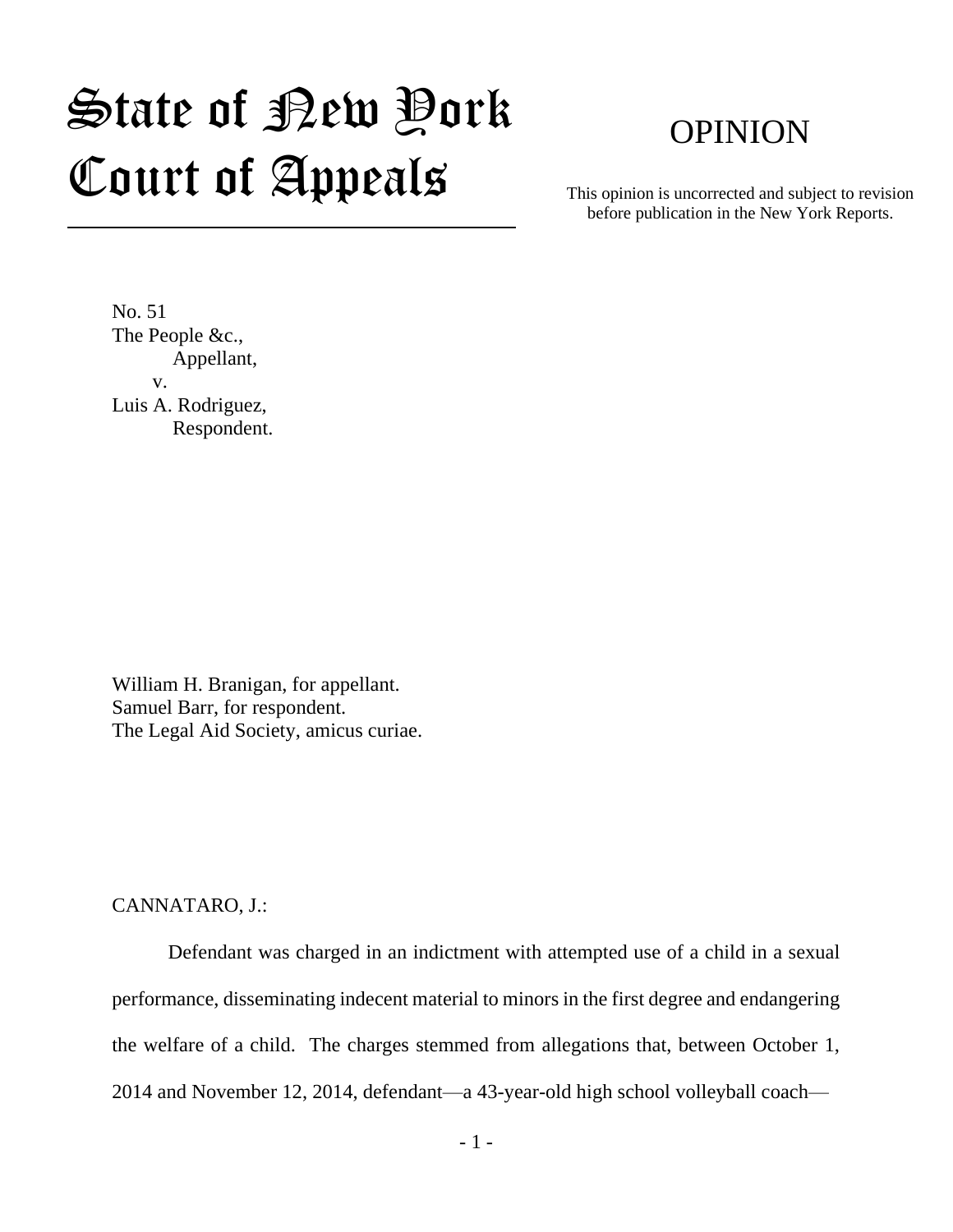engaged in injurious acts toward a child, including sending numerous text messages containing sexual content to the 15-year-old victim, a player on his volleyball team. Text messages that defendant sent to the victim on November 7 came to light when the victim's 16-year-old boyfriend observed them on her phone, took screenshots of messages that were sexual in nature, and forwarded the screenshots to the victim's mother and himself. The boyfriend then physically attacked the victim, for which he was arrested shortly thereafter. The victim deleted all of the messages and reset her phone. However, her boyfriend showed the screenshots he had taken to police after his arrest. The victim's mother also provided the forwarded screenshots to police, and a detective printed the images after they were emailed to him from the mother's phone.

Prior to trial, defendant moved to preclude the admission at trial of printouts of six screenshots taken by the boyfriend, arguing that they violated the best evidence rule and were not properly authenticated. Supreme Court denied the motion, concluding that there was no "legal reason" not to permit the screenshots to be shown to the jury and that, "with the proper foundation," the screenshots would be permitted into evidence. At trial, the victim testified that defendant asked to exchange phone numbers and thereafter texted her several times a day in late October and early November 2014. To corroborate this testimony, the People submitted T-mobile records demonstrating that defendant and the victim communicated via text message or phone call 246 times during the relevant time period. The victim explained that the messages initially were nonsexual and about personal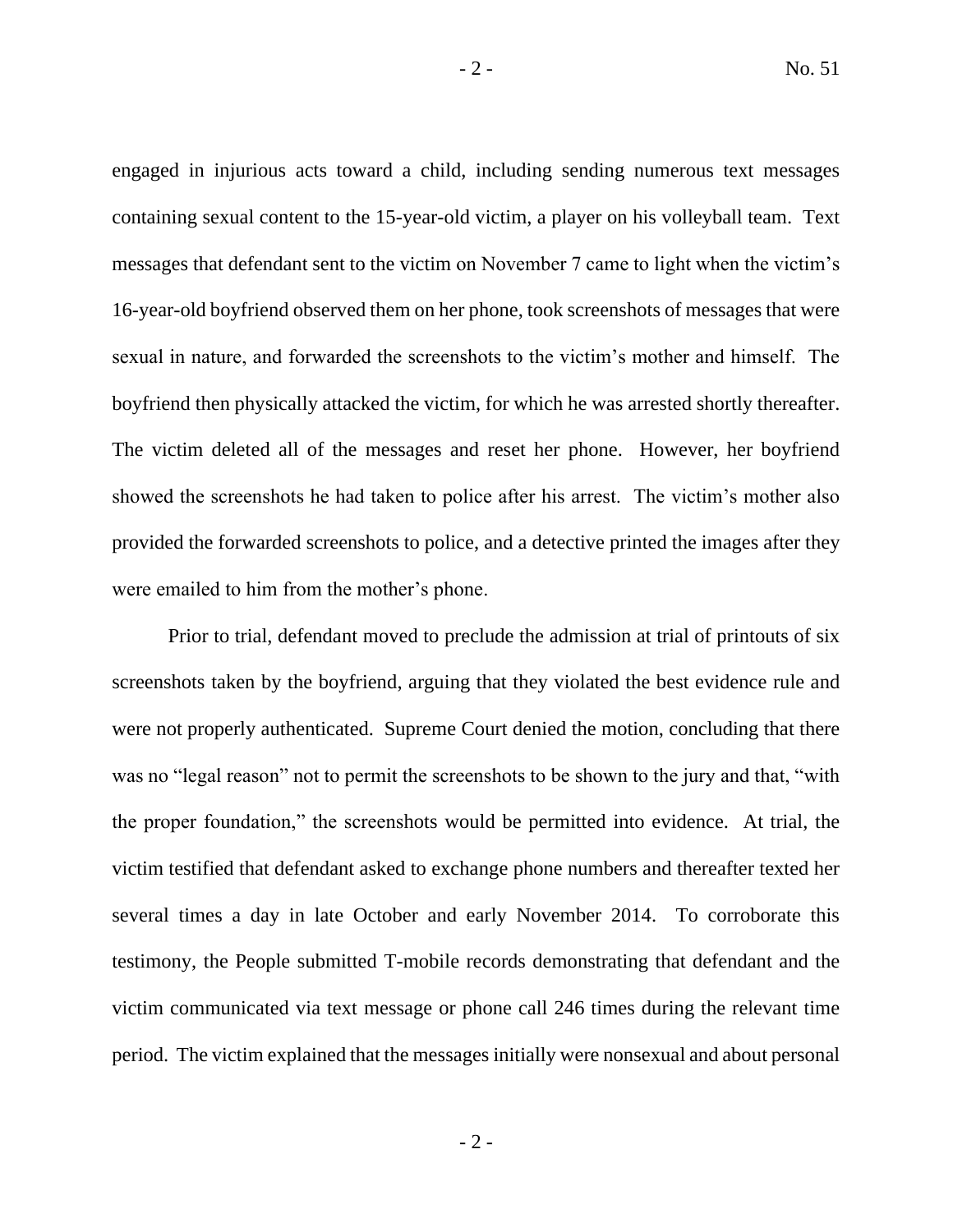matters, but progressed to messages containing sexual content that made the victim feel uncomfortable and "harassed." She described the explicit content of these text messages, including those depicted in the screenshots, and explained that she had regularly deleted text messages with sexual content, and provided defendant with photographic proof of the deletions, at his request. The victim then identified the six screenshots themselves, confirming that they depicted some of the messages sent to and from defendant's phone on November 7, and stated that the screenshots were a fair and accurate representation of those messages. Defendant objected again that admission of the screenshots violated the best evidence rule and were not properly authenticated, but the court overruled the objection.

Defendant was ultimately convicted as charged and appealed. The Appellate Division reversed, holding that a new trial was required based on the admission of the screenshots (187 AD3d 1063, 1064 [2nd Dept 2020]). Based in part on its conclusion that a new trial was required, the Court dismissed—in the interest of justice and with leave to the People to re-present any appropriate charges to a new grand jury—the first and second counts of the indictment as duplicitous (*id.* at 1064-1065). Two Justices dissented, and we now reverse.

The trial court acted within its discretion in determining that the People properly authenticated the screenshots. "[T]echnologically generated documentation [is] ordinarily admissible under standard evidentiary rubrics" and "this type of ruling may be disturbed by this Court only when no legal foundation has been proffered or when an abuse of

- 3 -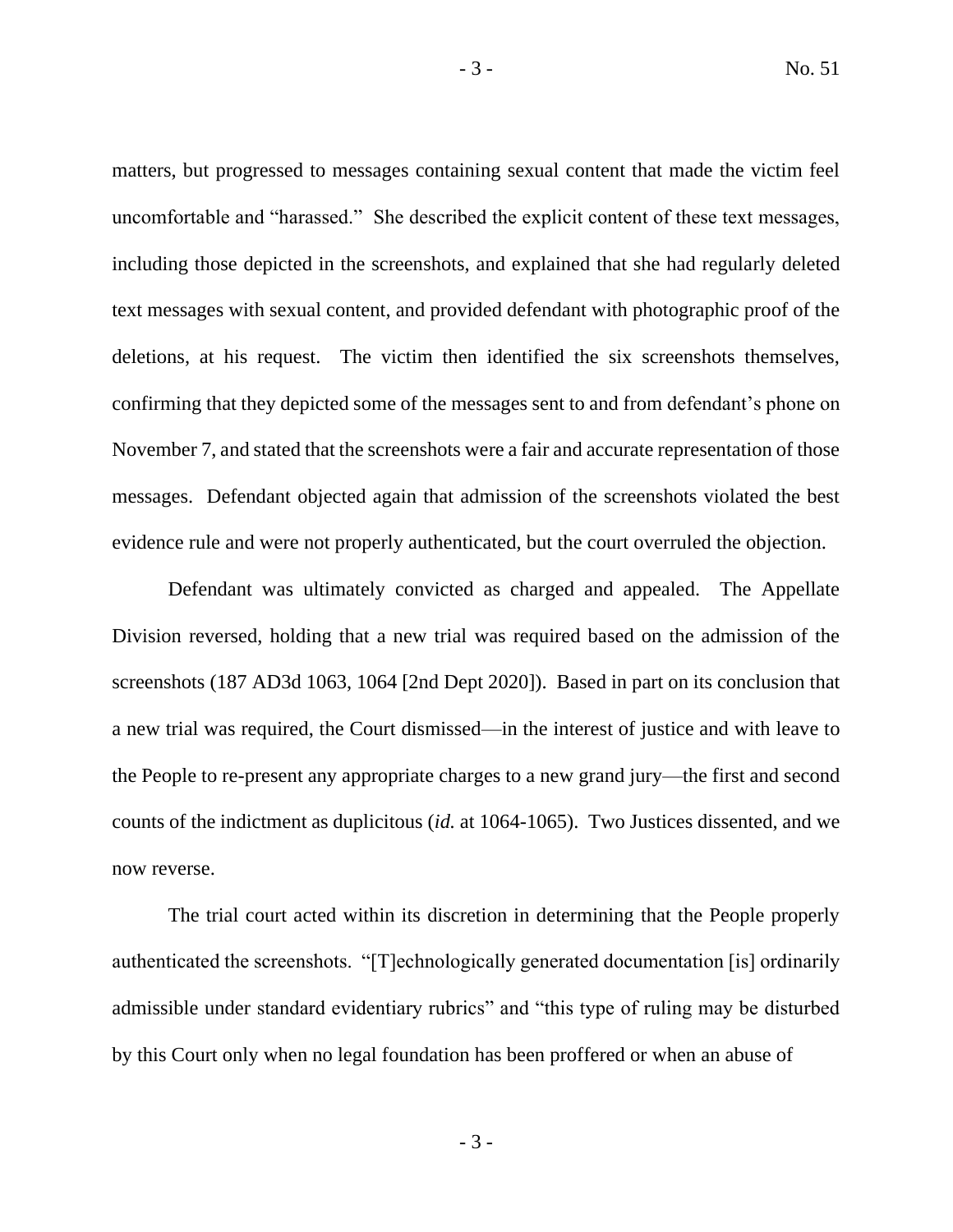discretion as a matter of law is demonstrated" (*People v Patterson*, 93 NY2d 80, 84 [1999]). This Court recently held that for digital photographs, like traditional photographs, "the proper foundation [may] be established through testimony that the photograph accurately represents the subject matter depicted" (*People v Price*, 29 NY3d 472, 477 [2017] [internal quotation marks and citation omitted]). We reiterated that "[r]arely is it required that the identity and accuracy of a photograph be proved by the photographer" (*id.* [internal quotation marks and citation omitted]), which would be the boyfriend here. Rather, "any person having the requisite knowledge of the facts may verify" the photograph "or an expert may testify that the photograph has not been altered" *(id.* [internal quotation marks and citation omitted]).

Here, the testimony of the victim—a participant in and witness to the conversations with defendant—sufficed to authenticate the screenshots. She testified that all of the screenshots offered by the People fairly and accurately represented text messages sent to and from defendant's phone. The boyfriend also identified the screenshots as the same ones he took from the victim's phone on November 7. Telephone records of the call detail information for defendant's subscriber number corroborated that defendant sent the victim numerous text messages during the relevant time period. Moreover, even if we were to credit defendant's argument that the best evidence rule applies in this context, the court did not abuse its discretion in admitting the screenshots.

 $-4 -$